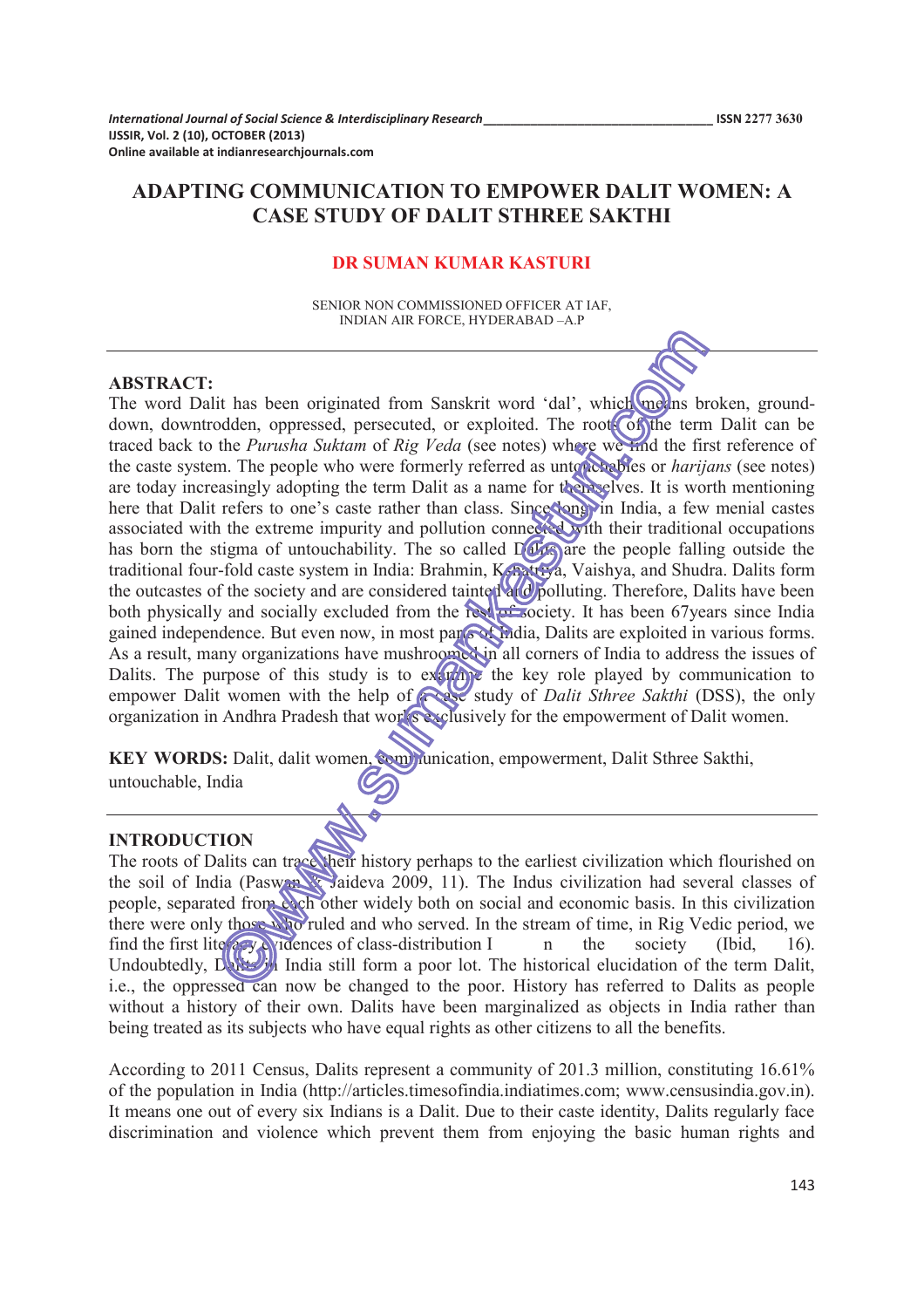dignity promised to all citizens of India. Caste-based social organization extends beyond India, finding corollaries in Nepal, Pakistan, Sri Lanka, and Bangladesh etc.

According to Annamalai, in contemporary India, there has been a shift in ideology around Dalit's status from being passive victims of discrimination to active advocates for their rights (Theresa 2008, 4). He states, the Dalit movement "emphasizes asserting a separate identity and inculcating pride in Dalit cultural traditions". In order to fortify the basic human rights of Dalits, in India, educated Dalits use a variety of visible means to raise awareness about their situation. As a result, many NGOs have mushroomed over a period of time to address the problems faced by Dalits.

Untouchability has been abolished in India, according to Article 17 (Chowdhury *et al* 1992, 220) of the Constitution of Republic of India which has come into force with effect from January 26, 1950. Article 17 forbids the practice of untouchability in any form. The word *Untouchable*, meaning social disabilities historically imposed on certain classes of people by reason of their birth in particular castes, has not been defined anywhere in the constitution. Yet, Dalits or the so called untouchables continue to be treated as impure members of Indian society.

According to Moses Seenarine, for Dalit women, caste empowerment is more important than gender empowerment. However, in his opinion, caste and gender are interrelated and both are of great consequence (Seenarine 2009, 4). He holds that the education and employment gains that Dalit women have made since independence are due to female resistance to oppressive forces (Ibid, 42).

Melkote *et al* observed (Melkote and Steeves 2001, 348) that the construct of empowerment identifies the underlying constraints in the third world development and helps to articulate a more appropriate and useful role for Development Support Communication (DSC) and DSC personnel. In India, atrocities on Davis women and girls are taking place despite the implementation of the special enactment of SC/ST Prevention of Atrocities Act 1989. While Dalits are being oppressed in the villages from one side, Dalit women and the girls are being raped and exploited in the urban areas from the other side. The vicious sexual culture that is spreading in the wake of globalization is taking a toll of the Dalit girls and women. The number of incidents of sexual violence that India has seen in the recent past establishes this fact. Judicial administration and police establishment have not acted in any serious way to put an end to these atrocities. A special act by name "Prevention of Atrocities Act" has been implemented in India exclusively to address **Dair** issues. But, even now Dalits have to struggle for its effective implementation. At this juncture, there has been a need for the volunteer organizations to come forward and address this issue. No doubt many NGOs have been functioning for this purpose. But, in the past, no organization was specific to address the issues of Dalit women and girl children. *Dalit Sthree Sakthi* (DSS) claims to have achieved reasonable success in this endeavour. This case study provides the evidence that how Dalit women have been empowered utilizing the effective means of communication.

**Working Definition of Dalit**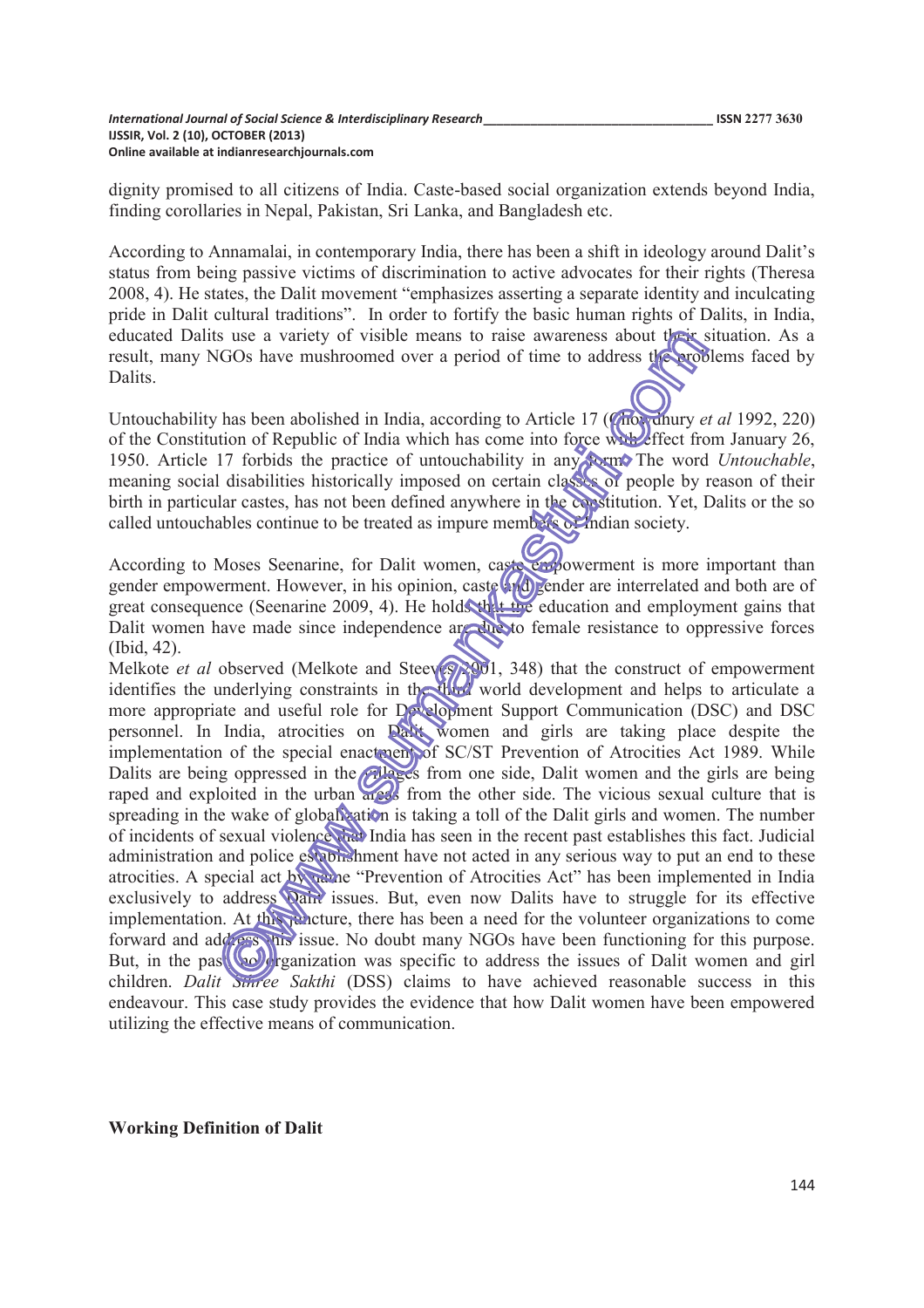The working Definition of Dalit considered for this study is the one given by R.K. Kshirsagar: *Dalit Means all those people of different castes and sub-castes among the depressed classes who were traditionally subjected to invidious discriminations on grounds of untouchability, and categorized as the untouchables, downtrodden, exterior classes- depressed classes or the scheduled castes.* (Kshirsagar 1994, 4)

## **Statement of the Problem**

Even though Article 17 of Indian constitution has abolished untouchability, Dalits are deprived of their basic human rights. Dalits have been facing so much of exploitation in many and varied forms. There is a need to educate and empower the deprived Dalits. Communication as a powerful weapon plays a vital role in empowering Dalits, especially the Dalit women. By documenting and communicating the success stories of the role play  $d^2b$ , communication in the empowerment of Dalits, this social evil could be eradicated to a great extent.

## **Objectives of the Study**

This study seeks to address the following questions:

- · To find out how *Dalit Sthree Sakthi* has empowered Dalit women by adapting communication.
- To examine the success stories of DSS and the role played by communication for its success.
- To find out the share of each type of media in focusing the issues related to Dalit women.
- To formulate suggestions  $&$  recommendations based on the findings.

## **Significance of the Study**

Empowerment of Dalit women is the need of the hour in India; because, it not only enhances the human and economic development, but indirectly brings awareness on many social evils that prevail in contemporary India. It is evident that in such a vast state of India like Andhra Pradesh a single NGO named *Dalit Sthree Sakthi* has been successfully instrumental by adapting communication in addressing the issues related to Dalit women. This study is particularly useful for NGOs, gross root activists, and policy makers who are working for Dalit women throughout India.

## **Methodology**

In this research, survey method has been used to collect the data that is quantitative in nature. All the success stories of *Dalit Sthree Sakthi* since 2005 have been reviewed to find the key role played by communication for the empowerment of Dalit women. Instrument of questionnaire has been used to measure the effect of adapting communication to empower Dalit women. A total of 40 victims (Dalit women) have been interviewed for seeking information regarding the effectiveness of communication adapted by DSS.

## **About Dalit Sthree Sakthi**

*Dalit Sthree Sakthi* (DSS) is the only organization in the state of Andhra Pradesh that works exclusively for the empowerment of Dalit women. According to Ms. Jhansi Geddam, the convener of this organization, Dalit Sthree Sakthi took shape as an organization in the year 2005 with the goal of organizing Dalit women in the state of Andhra Pradesh to struggle for their rights and entitlements. According to her, the successive governments and political parties have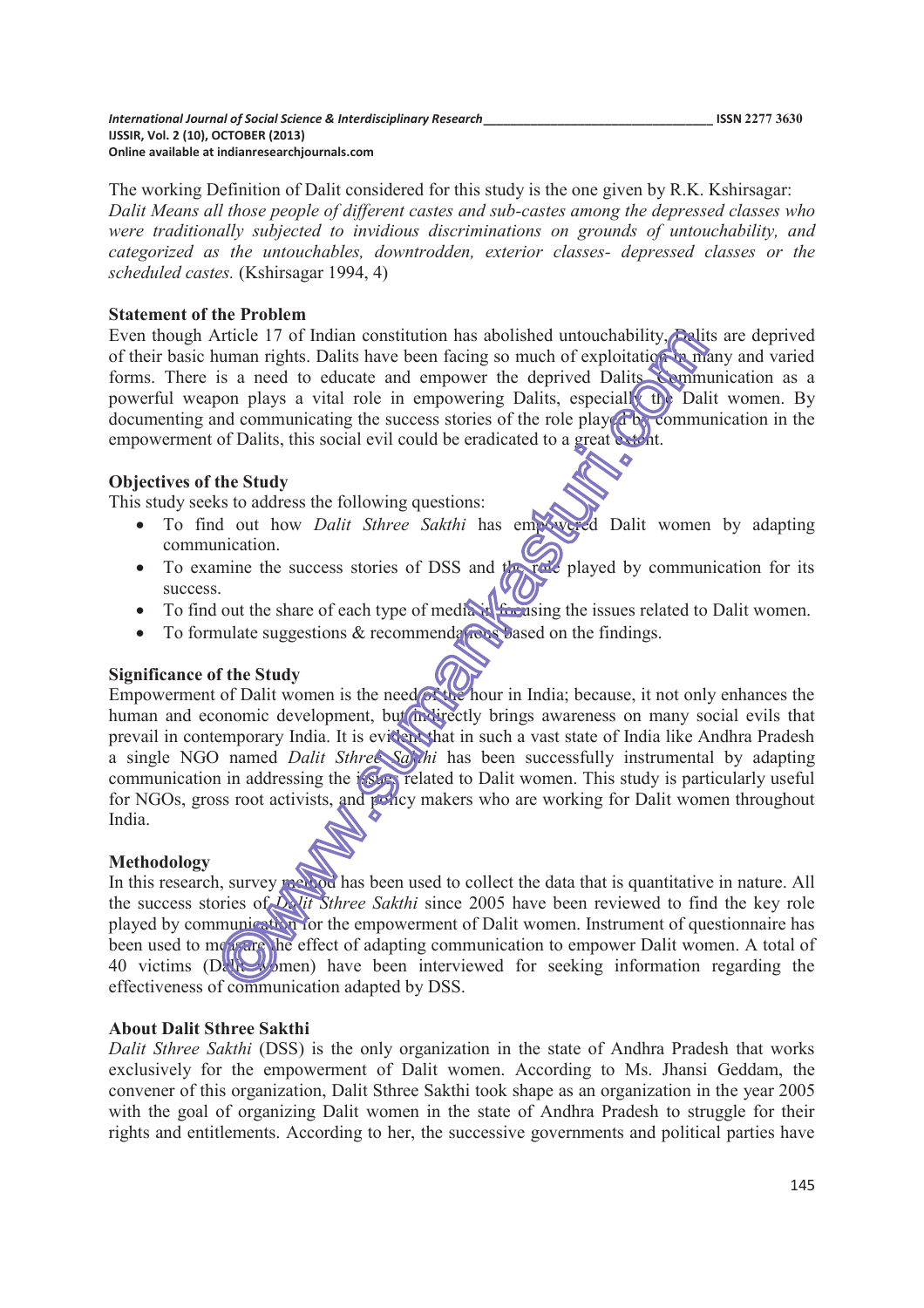been viewing Dalit women only as vote banks and attempting to woo them with various monetary schemes and on the doles of various welfare measures; it has been thought necessary to awaken Dalit women to fight for justice and self respect rather than for monetary benefits. The idea took its root in the course of 'Campaign on Violence against Women' that took place during November 2004 in the background of International Campaign on Violence Against women. Since 2005, DSS has been implementing programs aimed at uniting the Dalit women onto one platform and facilitating their empowerment so that they can defend their rights by questioning all violations. DSS claims to have achieved reasonable success in this endeavor.

## **Vision & Mission of Dalit Sthree Sakthi**

- A society in which Dalit women have real equality and equity in dignity, rights and resources.
- To capacitate Dalit women leaders to fight against oppression of caste, class and gender and enhance rights and entitlements of women.

#### **Objectives of Dalit Sthree Sakthi**

- To capacitate Dalit women and girl children with knowledge and skills to fight against untouchability, discrimination, intra and inter computer violence and to access justice.
- To access quality education for Dalit girl children and make them potential leaders.
- To support and facilitate Dalit women to access lights and entitlements in civil society and government.
- To establish linkages with likeminder Dant women organizations, networks and movements at State, National and International levels to influence policies and strategies related to Dalit women and girl children.
- To document and publish stories (increase studies of resilience and leadership among Dalit women and girl children.

## **Communicating problems of Dalit Women**

The entire activities of Dalit Sthree Sakthi since 2005 are directed towards reaching the goal of Dalit women empowerment. Due to the facilitation of DSS, the Dalit women formed themselves into women collectives and their awareness on Dalit women situation has increased tremendously. Now, they are able to come forward in public and demand justice. They are also able to expose the loop holes in the administration of justice that failed in rendering justice to them. In the public hearing the way ordinary Dalit women started articulating their issues, the failure of the system in the presence of large gathering has been revealing the fact. The government officials and various other delegates were at awe while the Dalit women were speaking. In the past, Mr.Praveen Kumar, Commissioner, Social Welfare of the State of Andhra Pradesh, appreciated the Dalit women and the DSS for facilitating them. Dalit women collectives were able to assert their rights in many incidents and see that many government schemes were implemented. In East Godavari and Krishna districts the Dalit women fought against the liquor shops in their villages and got them removed. Many activities of women collectives were reported in the print and electronic media. One leading TV channel in A.P., TV9 selected Mrs. Mariamma of *Machilipatnam* women collective for the TV's annual *Naveena* award for the successful women in achieving women empowerment. This is a credit for women collectives and DSS. Likewise, DSS activities for the protection of Dalit girls achieved recognition. The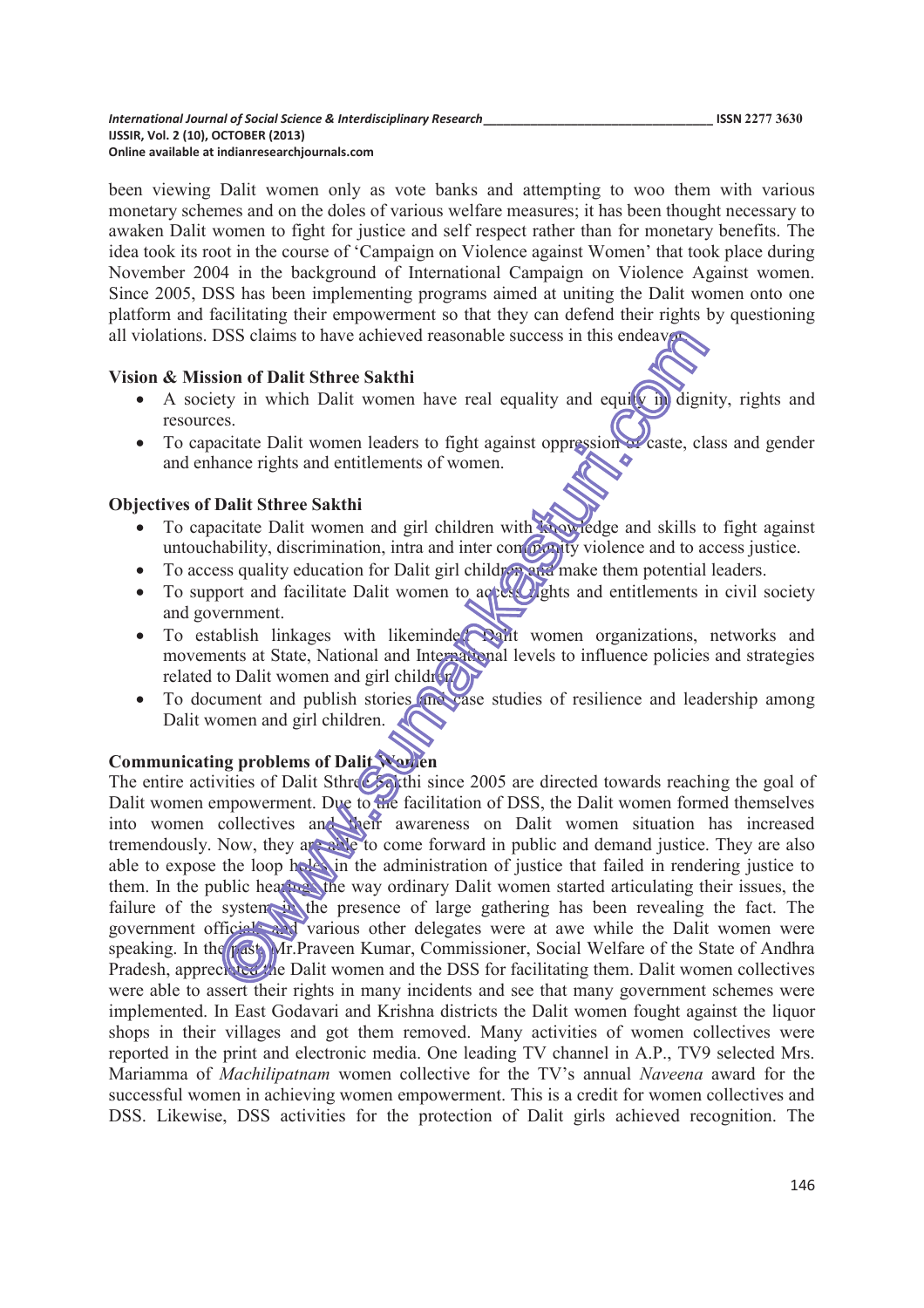pamphlet printed and distributed by DSS in the campaign for the Dalit girl child was printed by leading Telugu news paper *Andhra Jyothi*. This shows the importance given to DSS and its activities by the media. The entire campaign on Dalit girl child was successful by the active participation of members of Dalit women collectives. Similarly Dalit women collective members are active in monitoring the working of government schools and social welfare hostels. In the incidents of day to day domestic violence that goes on in the Dalit colony, the women collective members intervene and resolve. Few years ago, it was a difficult exercise to enroll Dalit women as members of women collectives and to explain them about their rights. But over a period of time, they are not only articulated but are able to take up struggles and resolve problems on their own. This is the result of continuous facilitation by DSS.

In order to adapt communication, various programs have been organized by DSS. Few such programs with their impact are appended below:

- · *Annual District Conferences:* District level Round Table conferences (RTC) have been held at regular intervals on varied themes such as *Violence on Dalit Women and Girl Children*. The impact of such conferences is as follows:
	- o A plat form for Dalit women to demand justice was made available.
	- $\circ$  Much visibility through print and electronic media was made possible
	- o Increase in the levels of confidence among the victims and witnesses.
	- o Increase in the accountability of the concerned departments.
	- o Good rapport developed with the district officials for the DSS teams at district levels.
	- o Much clarity for the women collectives, increase in the confidence levels.
	- $\circ$  Dalit women felt the need of the reflective role.
- *State annual Conferences:* Many space level public hearings such as *Public Hearing on* Violence against Dalit Women **and Girl** Children have been organized by DSS since 2005. The Convener-DSS, Ms. Jhansi Geddam gave a brief introduction of the objectives of the public hearing as follows:
	- $\circ$  Communicating the agony of the victims in accessing justice and the psychological trauma they are undergoing after the violence.
	- o To communicate the violations to the concerned and appropriate mass media.
	- o To analyze the way justice system is functioning and the feelings of impunity of penetrators of violence.
	- o To sensitize the public at large by means of communication about the way justice system operates in case of Dalit women.
	- o To share the situation of elected Dalit women representatives of *Panchayat Raj*.
- *Workshops:* Nany workshops have been conducted by DSS for Dalit women varying from *Workshop for Dalit Panchayat Raj Leaders* to *Workshop for Dalit women for their Land and Livelihood*.
- · *Awareness Programs:* Through awareness programs, DSS informed Dalit women about the schemes such as loans  $\omega$  0.25 paisa. It has been an endeavor for DSS to impart knowledge on the government budget and their share in the budget as per *Scheduled Caste Sub Plan* and *Tribal Sub Plan*. Women collectives have been formed under the leadership of Dalit women in all the 1200 villages and slums in the working area of DSS. The Dalit colonies are under the continuous watch of these women collectives. They in turn identify the needs of the Dalit women and girl children such as rations cards, old age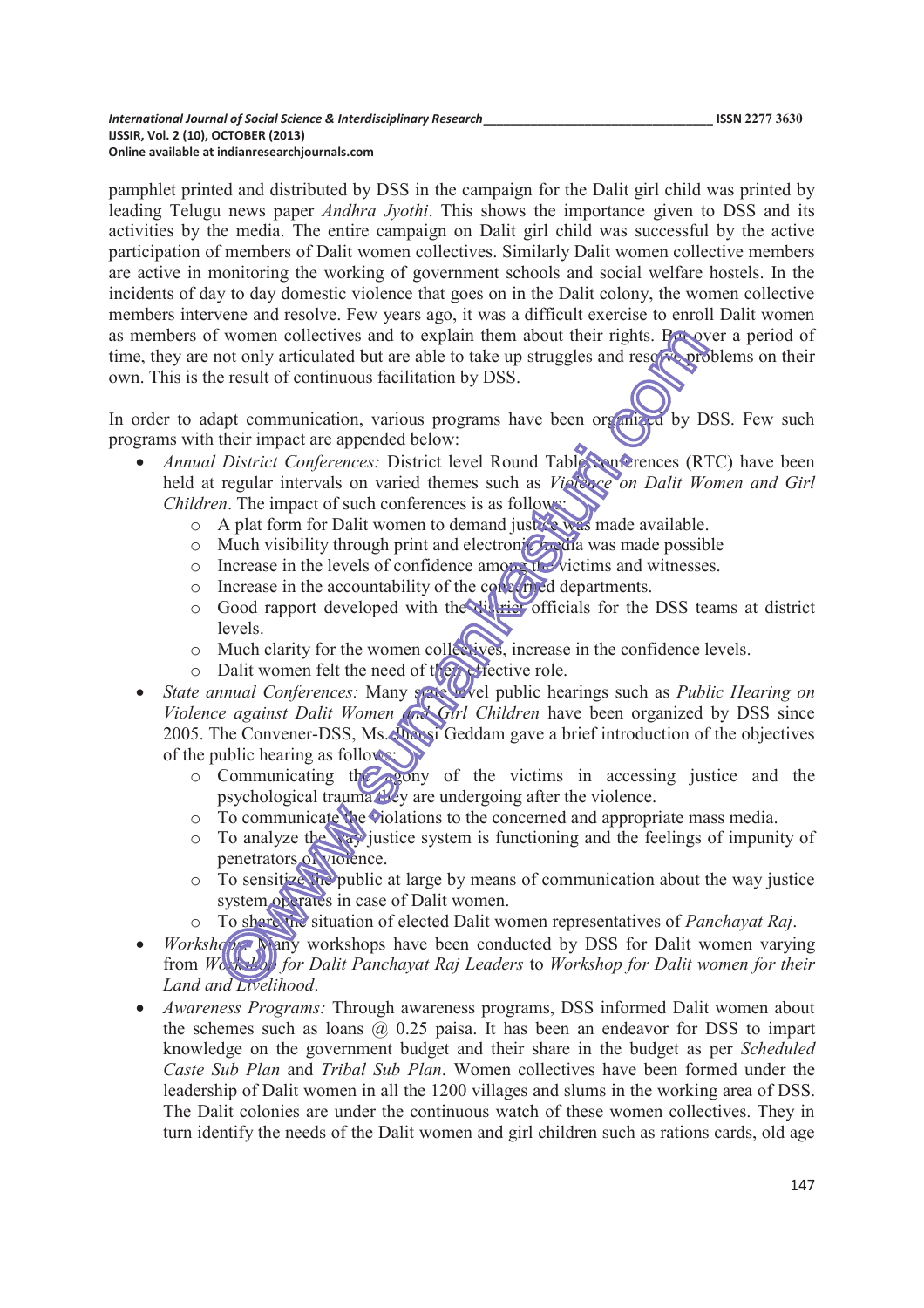pensions, widow pensions, disabled pensions, houses, lands, issues in the community centers & schools etc., and make every effort to resolve them by submitting representations to the concerned officials. If the problems are not sorted out, through print and electronic media they give much publicity to these problems.

- · *Focusing the issues through media:* DSS has been effectively utilizing the services of various media to resolve the problems. The details of few incidents of violence on Dalit women, which have been resolved with the focusing of the issue through media are appended below:
	- $\circ$  Mass attack on Dalit Colony The case of mass attack on Dalit colony that took place on September 22, 2010 on the eve of *Ganesh Festival* has been focused by the print and electronic media with the intervention  $\alpha$  DSS. As a result, the accused have been arrested. Also, the damages have been assessed and ensured the payment of compensation. A similar case of mass attack on tribal that took place on September 20, 2010 at *Dusari Kunta Thanda* in *Ranga Reddy* district of *Andhra Pradesh* was focused through print media with the intervention of DSS.
	- $\circ$  Sexual Exploitation and Attack Many cases of sexual exploitation and attack on Dalit women have been focused through the print and electronic media with the intervention of DSS.
- *Dalit Sthree Sakthi* has been effectively utilizing the potentiality of mass media to focus many issues like cheating in the name of  $\log$  arassment and attack; gang rape and attack; abetment to suicide; sexual exploration by close relatives; caste abuse and harassment; suspicious death of Dalit women; discrimination of Dalit and tribal girls in residential school; sexual exploitation of insane minor girls etc.
- · *Building up teams of women collectives by means of communication:* DSS has envisioned and implemented an idea to facilitate Dalit women to form into collectives and train them to think, decide and act independently in such a way that there is no leader and the led, but all should take decisions collectively. The task was a bit arduous and in the beginning the team of DSS had a very tought ime for sundry reasons. Firstly, the Dalit women were never exposed to sit and discuss things on their own. Secondly, it was discouraging them to know that DSS is not sanctioning loans or grant money or implement welfare schemes. Thirdly, their husbands and caste elders were discouraging the women to take part in social activities. An effective communication was the only solution to overcome all these odds. As envisaged, with the implementation of effective communication practices DSS could achieve increased awareness among the Dalit women. Presently, DSS operates with women collectives in 1200 villages including the slums with 5-7 members.

# **Findings and Interpretation**

Some of the important findings of the study are appended below:

- Most of Dality women are less educated and mostly they hail from rural areas.
- In India, despite so much of development, caste and gender prejudices continue to be as dominant as ever before. Even today, in the so called era of modernization, there is a wide spread prejudice based on caste and patriarchy against Dalits and women in general, and Dalit women in particular.
- Undoubtedly, it is the prevailing caste and secondary status of women in the society that is largely responsible for violation of human rights of Dalit women. Gender concerns and Dalit women empowerment was at the top of all activities of DSS.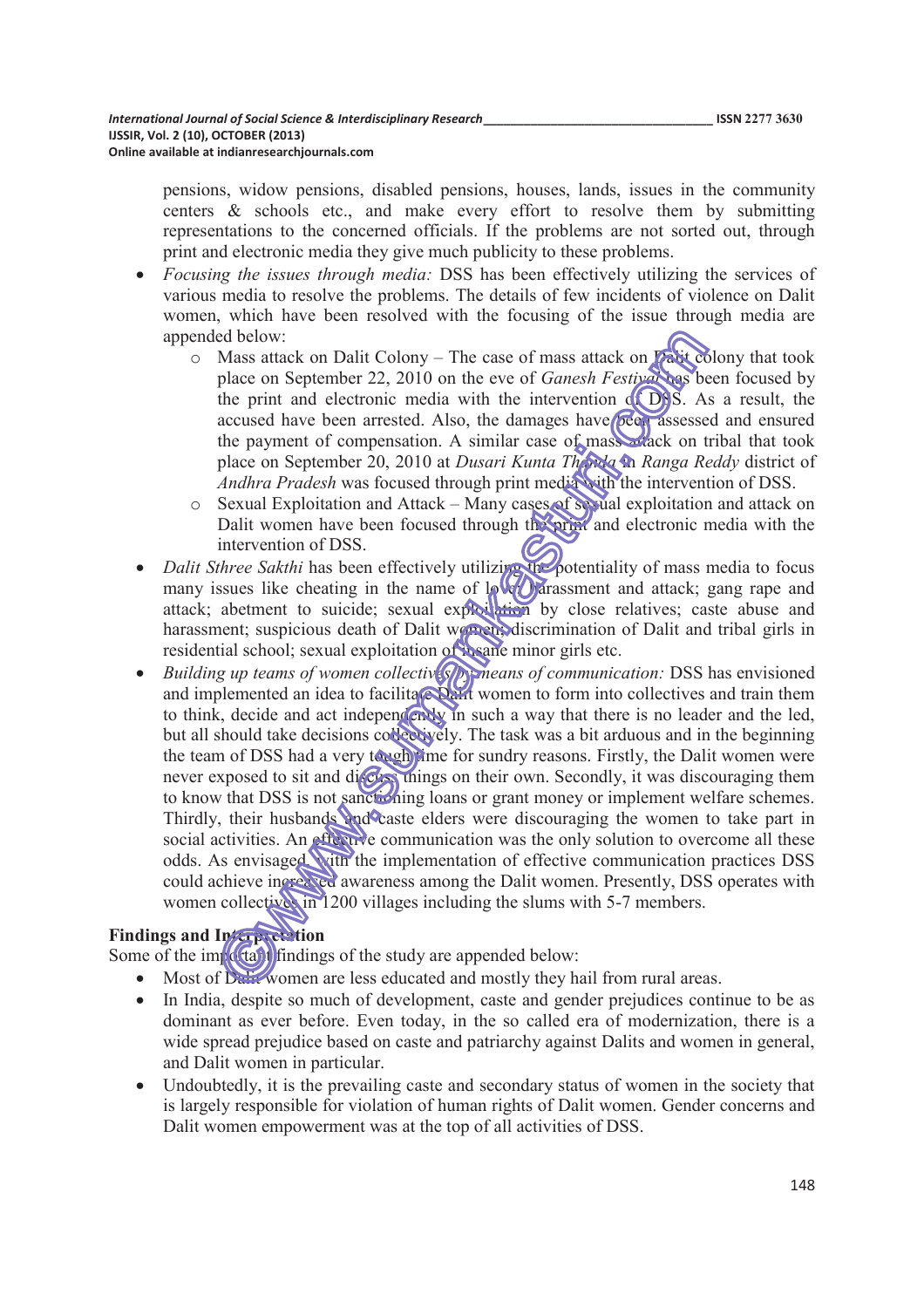- It is a stark reality that a large number of Dalit women are still engaged in unclean, inferior occupations such as sweeping, scavenging and working in dumping grounds, rag picking and also in prostitution. The incapacity of Dalit women to assert their rights is at the root of the problem.
- By reviewing the documents, it has been evident that DSS has focused the issues through various media. The most effective medium has been the print medium with a share of 58% of the total cases while New Media took the last place with a share of 4%. The graphical representation of the share of each medium to focus the issues of Dalit women is placed as Fig1.
- Fig 2 denotes the graphical representation of the total number of cases and the cases focused through various media by DSS from the year 2006 to 2012.
- The age groups of victims participated in the survey has been *fullstrated* in Fig 3.
- Similarly, Fig 4 and Fig 5 illustrate the education and geographic levels, respectively of the victims participated in the survey.
- Fig 6 denotes the effectiveness of communication in the option of the participant victims of the survey.



**Figure1:** Share of Each Medium in Following the Issues of Dalit women



**Figure2:** Total No of Cases Vs Cases Focused by Media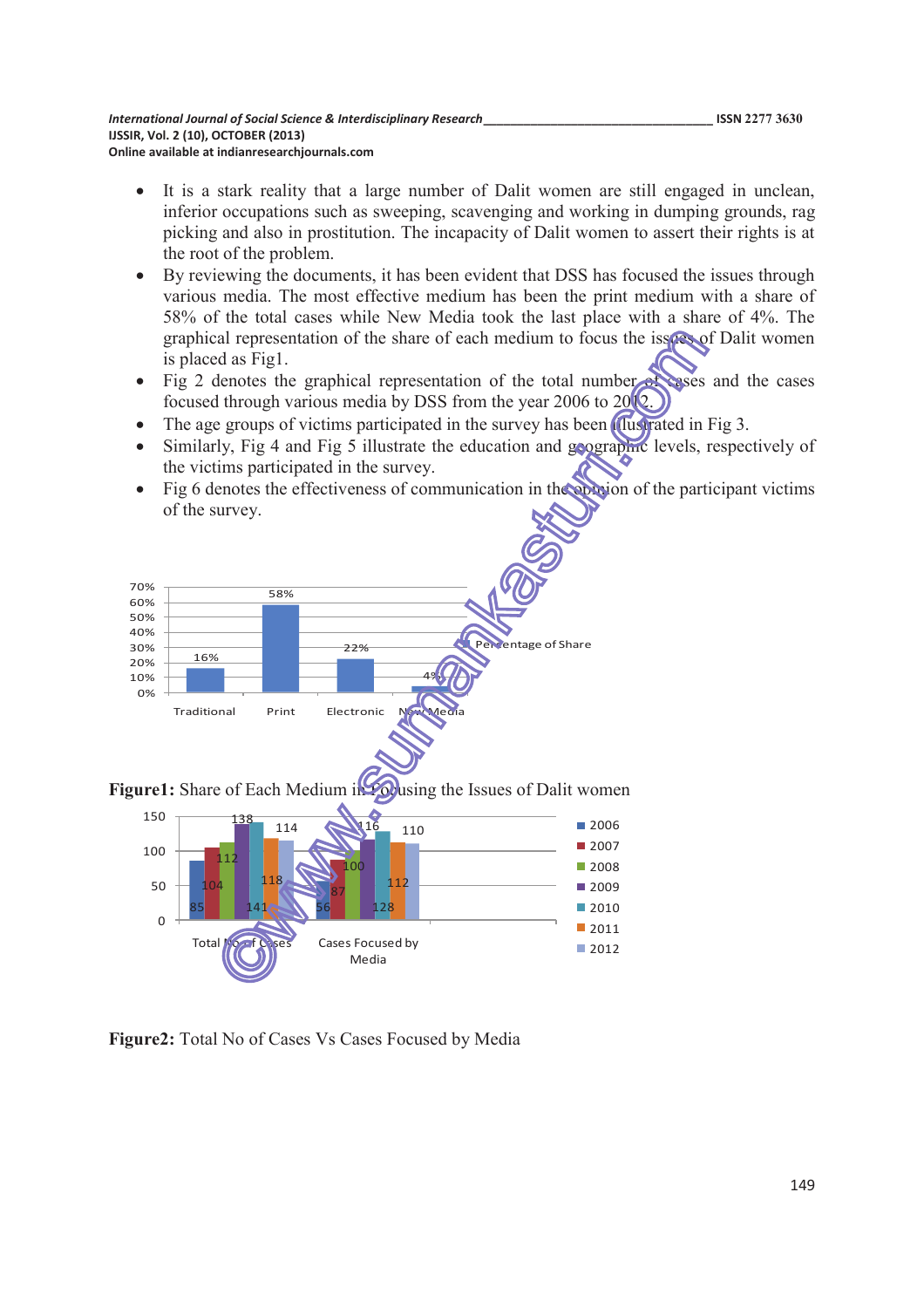

**Figure 6:** Effectiveness of Communication in the Opinion of Participants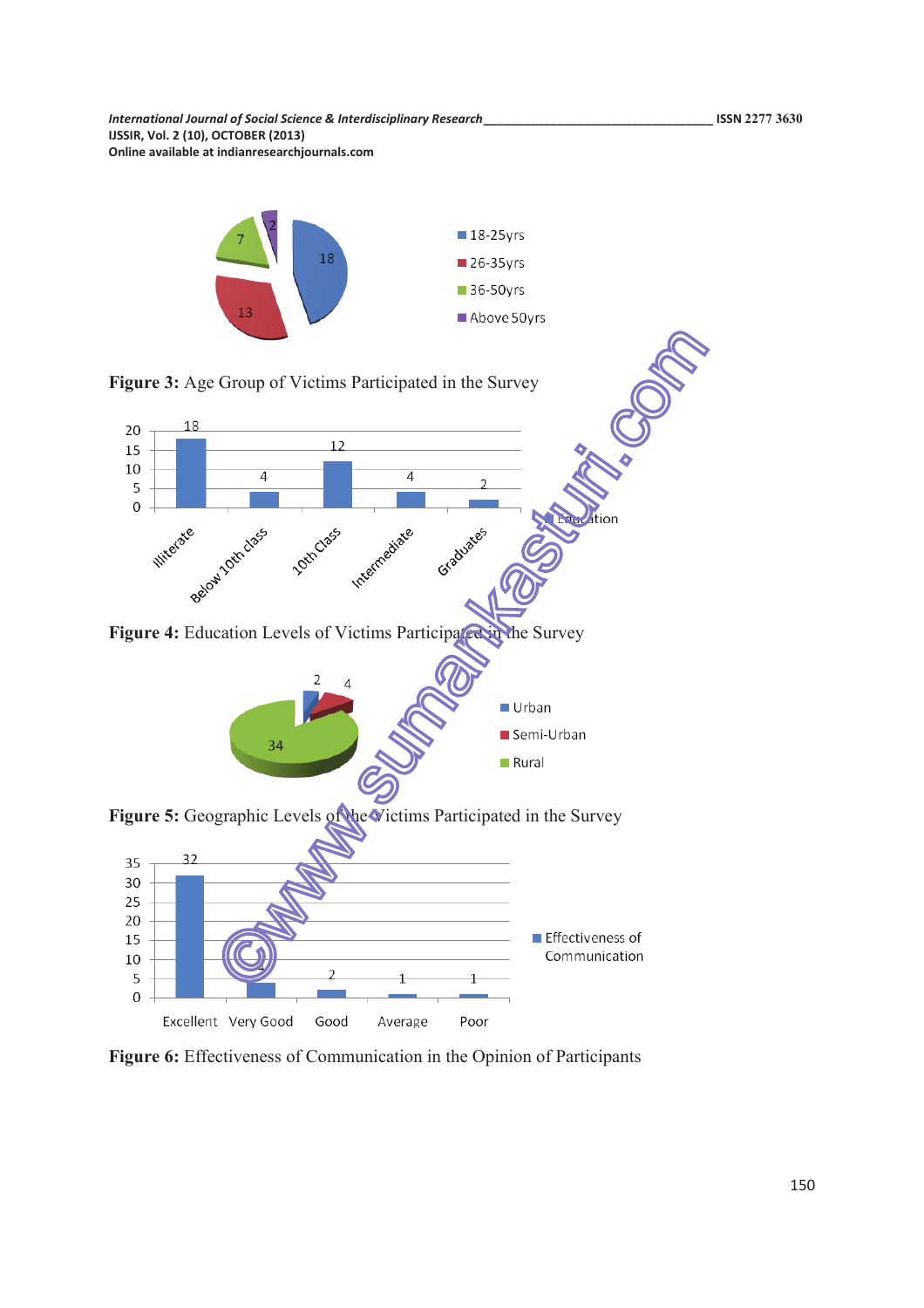#### **Suggestions & Recommendations**

Based on the findings of this study the following suggestions and recommendations are made:

- · The government of India provided reservation to Dalit women to occupy positions of power in the *Panchayat Raj* institutions. But, this reservation for Dalit women has been accepted only in form, not in substance. There is a need to establish communication channels between Dalit women who are not aware of their rights and the governing bodies.
- By this study, it is evident that the capability of the traditional media, which is close to the rural folks, has not been utilized, effectively. It is suggested that the immense potentiality of traditional media may be utilized by organizations like DSS to educate Dalit women.
- The media channels which focus the issues on Dalit women also need to analyze the root causes of such atrocities and give a wide publicity to prevent such things.
- In information sharing among the masses, mass media  $h$  is a key role to play. As far as the issues of Dalit women are concerned, there is a need for mass media to focus on such issues which the Dalit are deprived of.
- · By this study, it is evident that *Dalit Sthree Sakthi* has achieved a lot in these eight years. The governing bodies are required to encourage and patronize such organizations by means of some grants.
- Success stories of Dalit women are required to be diffused by suitable means. Mass media channels need to support for such a noble cause.

#### **Conclusion**

In the state of Andhra Pradesh in India, the  $\frac{1}{\sqrt{2}}$  three decades have witnessed earth storming Dalit movements questioning the authority of dominant castes and demanding equality and self respect. Dalit movements across the state and the country questioned all political ideologies for ignoring caste question in the guise of class analysis and thereby brought a clear political divide among all the parties on caste question. This is considered as a historical contribution of Dalit movement. Thus, these movement  $\mathcal{C}$  raised many critical questions of caste and had shaken even the revolutionary parties to come out with their stand on caste. However, the movements remained male dominated though Dalit women were active participants in the movement, they remained invisible and their issues neglected.

Dalit women are thrice oppressed and exploited under the caste, class and gender structures and fall far behind both Dalit men and other women in development indicators. Dalit girls are exploited all-round. It is estimated that a majority of the 15,000 girls trafficked annually are from Dalit communit es. There is all-round lack of awareness and apathy towards women's rights and laws. While the ordinary women are ignorant of their rights and laws concerning them due to illiteracy and poverty, it is a stark truth that most of the men are equally ignorant due to lack of concern and gender perspective.

The feminist movements of the last three decades were successful in exposing the gender stereotypes, gender division of labor, discrimination, domestic violence, women's reproductive rights and the problems of the single women in the society. The feminist movement however did not address the problems of Dalit women because it did not concern itself with the caste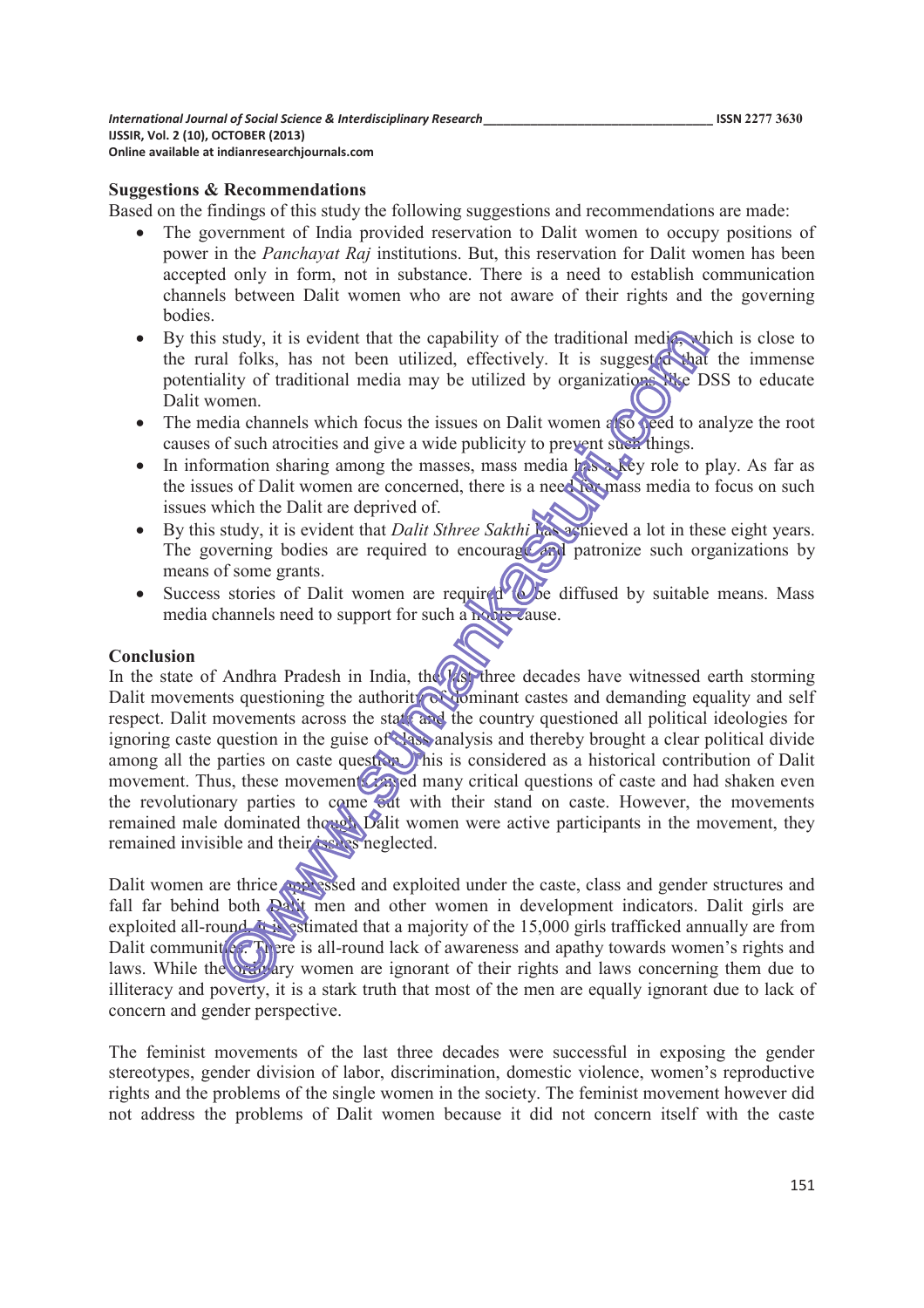question, as most of the feminists themselves came from the dominant caste and class and have inherited class and caste characters.

The patriarchic attitude of the Dalit movement, despite its progressive contribution and the neglect of Dalit women by the feminist movement provided the context for the emergence of organizations like *Dalit Sthree Sakthi*. In these circumstances in the course of campaign on violence against women, communication as a wholesome weapon, *Dalit Sthree Sakthi* has been emerged as an independent platform to address the Dalit women question so as to facilitate the Dalit women to struggle for their rights and entitlements.

Communication promotes motivation of Dalit Women by informing and clarifying many unattended questions. It is a source of information to the Dalit  $\sqrt{\sin \omega}$  for decision-making process as it helps identifying and assessing alternative course of actions. It also plays a crucial role in altering the attitudes of Dalit women i.e. well informed Dalit women will have better attitude than a less-informed Dalit women. Communication in various forms would certainly help in changing the attitudes of Dalit women. It also helps in socializing Dalit women and assists in controlling process. Finally, it helps controlling Dalit women's behavior in various ways. So, it should be an endeavor of every organization like DSS to adapt communication to achieve desired results.

#### **Notes**

1. Harijan was a term used by Mohandas Gandhi for Dalits. Gandhi said it was wrong to call people "untouchable", and called them Harijans, which means children of God.

2. There are four Vedas: Rig Veda, Sama V<sub>ide</sub>, Vajur Veda and Atharva Veda. The Vedas are the primary texts of Hinduism. Traditionally the text of the Vedas was coeval with the universe. Scholars have determined that the Rig Veda, the oldest of the four Vedas. The Vedas contain hymns, incantations, and rituals from ancient India.

#### **References**

[1] Chowdhury, SR. *et al.* 1992. *The right to Development in International Law.* Dordrecht: Kulwer Academic Publishers.  $\bullet$ 

[2] Ferre, Theresa. 2008. *Dalit Girlsí Educations in India.* Ann Arbor: Proquest LLC.

[3]http://articles.timesofindia.unclearings.com/2013-05-02/india/38982948\_1\_dalits-censusviduthalai-chiruthaigal-katerra

[4] http://www.censusindia.gov.in/2011census/censusinfodashboard/index.html

[5]http://www.definitions.net/definition/harijan.

[6] Kshirsagar, R.K. 1994. *Dalit Movement in India.* New Delhi: MD Publications Pvt Ltd

[7] Melkote, Srin**ival, R.** and Steeves, H. Leslie. 2001. *Communication for Development in the Third World: Theory and Practice for Empowerment,* New Delhi: Sage Publications India Pvt Ltd.

[8] Paswan, S. and Jaideva, P. 2009. *Encyclopedia of Dalits in India.* New Delhi: Kalpaz Publications.

[9] Seenarine, Moses. 2009. *Education and Empowerment among Dalit (untouchable) Women in India.* Harvard: Edwin Mellen Press